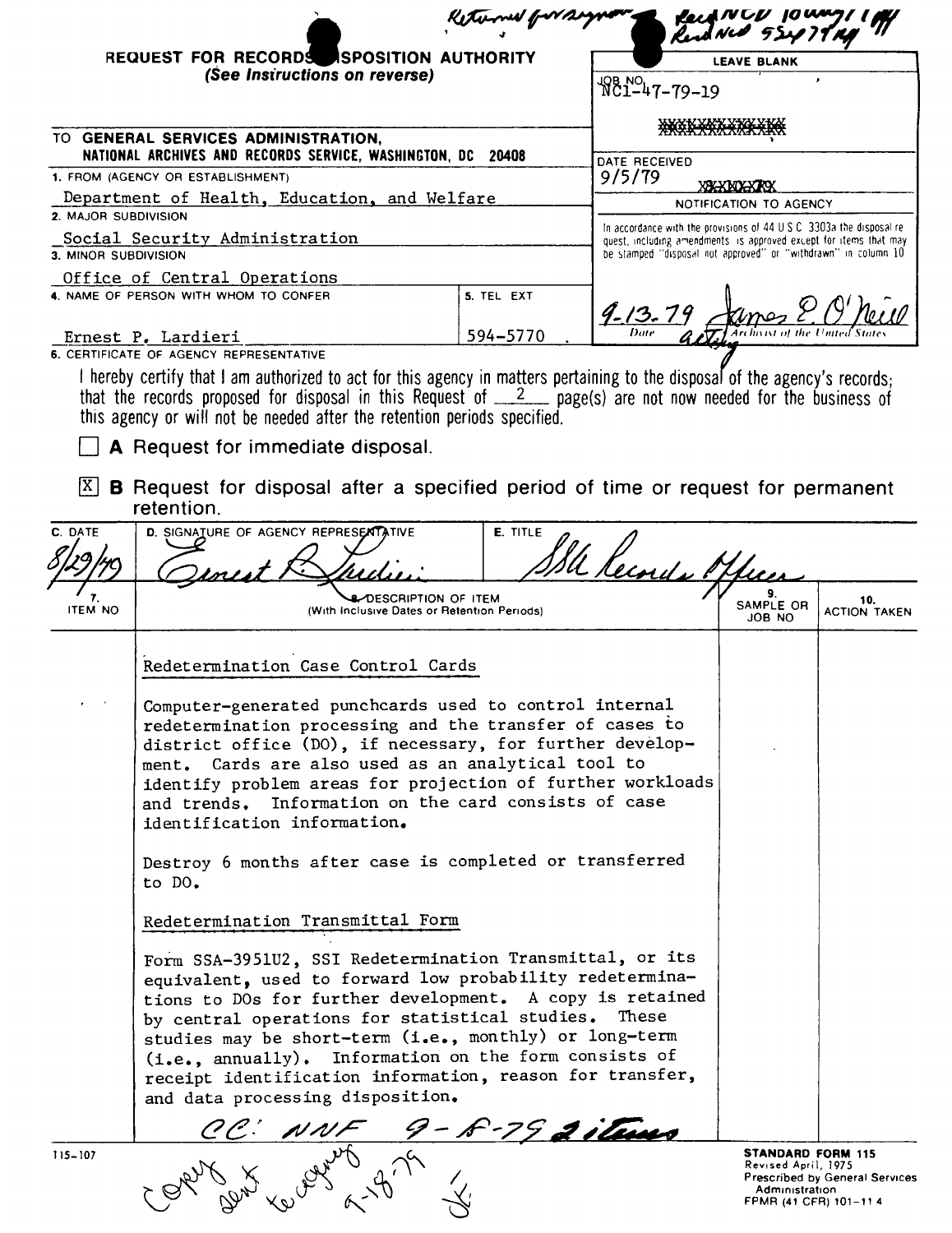## **INSTRUCTION**

. .. .-

## General Instructions:

"

Use Standard Form 115 (obtainable from supply depots of the Federal Supply Service, General Services Administration) and the continuation sheet Standard Form 115a (obtainable from the Records Disposition Division. Office of Federal Records Centers. National Archives and Records Service. Washington. D.C. 20408) to obtain authority to dispose of records or to request permanent retention of records. Detach the fifth copy from the set and keep as your reference copy. Submit the first four copies of the set to the National Archives and Records Service. One copy will be returned to the agency as notification of items that are authorized for disposal. Items withdrawn or not approved for disposal will be so marked. Each SF 115 requiring Comptroller General concurrence must be accompanied by a notification of approval from GAO.

## *Specific Instructions:*

*Entries I.* 2, *and* 3 should show what agency has custody of the records that are identified on the form. and should contain the name of the department or independent agency. and its major and minor subdivisions.

*Entries* 4 *and* 5 should help identify and locate the person to whom inquiries regarding the records should be directed.

*Entry* 6 should be signed and dated on the four copies by the agency representative. The number of pages involved in the request should be inserted.

Box A should be checked if the records may be disposed of immediately. Box B should be checked if continuing disposal authority is requested or if permanent retention is requested. Only one box may be checked.

*Entry* 7 should contain the numbers of the items of records identified on the form in sequence. i.e.. 1.2.3.4. etc.

*Entry* 8 should show what records are proposed for disposal.

Records Officer

Center headings should **example**<br> **b**<br> **ould** inescribed indicate what office's records are involved if all records described on the form are not those of the same office or if they are records created by another office or agency.

An identification should be provided of the types of records involved if they are other than textural records. for example. if they are photographic records. sound recordings. or cartographic records.

An itemization and accurate identification should be provided of the series of records that are proposed for disposal or retention. Each series should comprise the largest practical grouping of separately organized and logically related matenals that can be treated as a single unit for purposes of disposal. Component parts of a series may be listed separately if numbered consecutively as la. 1b. etc., under the general series entry.

A statement should be provided showing when disposal is to be made of the records. thus:

If immediate disposal is requested of past accumulations of records. the inclusive dates during which the records were produced should be stated.

If continuing disposal is requested for records that have accumulated or will continue to accumulate. the retention period may be expressed in terms of years. months. etc., or in terms of future actions or events. A future action or event that is to determine the retention period must be objective and definite. If disposal of the records is contingent upon their being microfilmed. or otherwise reproduced or recorded on machine readable media. the retention period should read: "Until ascertained that reproduced copies or recordings have been made in accordance with GSA regulations and are adequate substitutes for the paper records." Also. the provisions of FPMR § 101-11.5 should be observed.

*Entry* 9 should be checked if samples are submitted for an item. However. samples of the records are not required unless they are requested by the NARS appraiser. If an item has been previously submitted. the relevant job and item number should be entered.

 $, \, \cdot$ 

*Entry* 10 should be left blank. .J